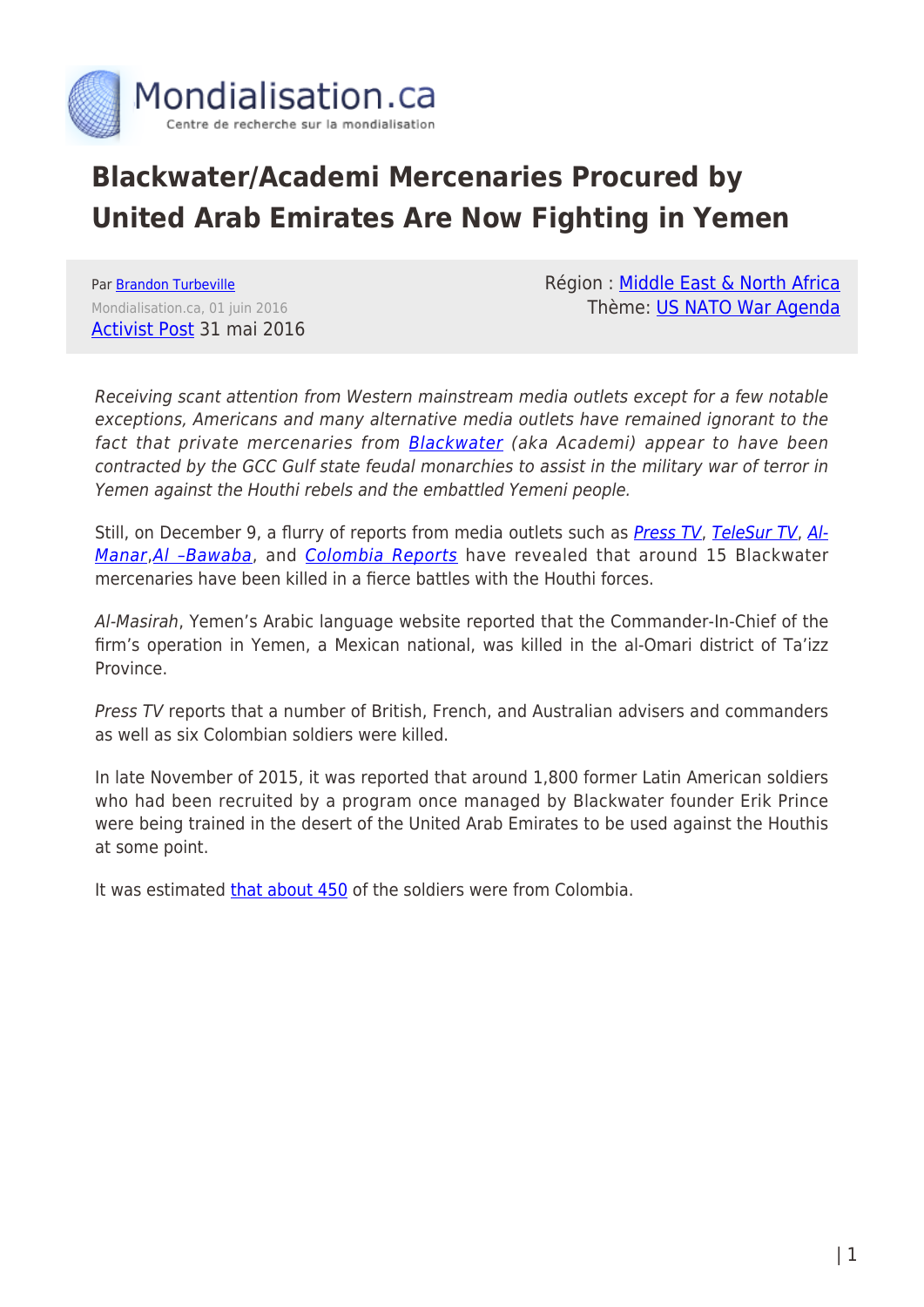

[The](http://www.nytimes.com/2015/11/26/world/middleeast/emirates-secretly-sends-colombian-mercenaries-to-fight-in-yemen.html?_r=0) [New York Times](http://www.nytimes.com/2015/11/26/world/middleeast/emirates-secretly-sends-colombian-mercenaries-to-fight-in-yemen.html?_r=0) [wrote that](http://www.nytimes.com/2015/11/26/world/middleeast/emirates-secretly-sends-colombian-mercenaries-to-fight-in-yemen.html?_r=0)

 "The United Arab Emirates has secretly dispatched hundreds of Colombian mercenaries to Yemen to fight in that country's raging conflict, adding a volatile new element in a complex proxy war that has drawn in the United States and Iran."

El Tiempo placed [the mercenary presence](http://www.brandonturbeville.com/2015/12/mercenaries-in-yemen-tied-to-blackwater.html) much earlier, however, suggesting that 100 Colombian soldiers had entered Yemen in October, a claim corroborated by The New York Times.

Colombia Reports stated that the mercenaries were being paid around \$1,000 more per week than what they would have been paid as part of the Emirati deployment, and over triple the amount they would have made as members of the Colombian military. The contracts are allegedly for three-month-front-line service.

The New York Times reported on November 25,

The Colombian troops now in Yemen, handpicked from a brigade of some 1,800 Latin American soldiers training at an Emirati military base, were woken up in the middle of the night for their deployment to Yemen last month. They were ushered out of their barracks as their bunkmates continued sleeping, and were later issued dog tags and ranks in the Emirati military. Those left behind are now being trained to use grenade launchers and armored vehicles that Emirati troops are currently using in Yemen.

Emirati officials have made a point of recruiting Colombian troops over other Latin American soldiers because they consider the Colombians more battle tested in guerrilla warfare, having spent decades battling gunmen of the [Revolutionary Armed Forces of Colombia,](http://topics.nytimes.com/top/reference/timestopics/organizations/r/revolutionary_armed_forces_of_colombia/index.html?inline=nyt-org) or FARC, in the jungles of [Colombia.](http://topics.nytimes.com/top/news/international/countriesandterritories/colombia/index.html?inline=nyt-geo)

The exact mission of the Colombians in Yemen is unclear, and one person involved in the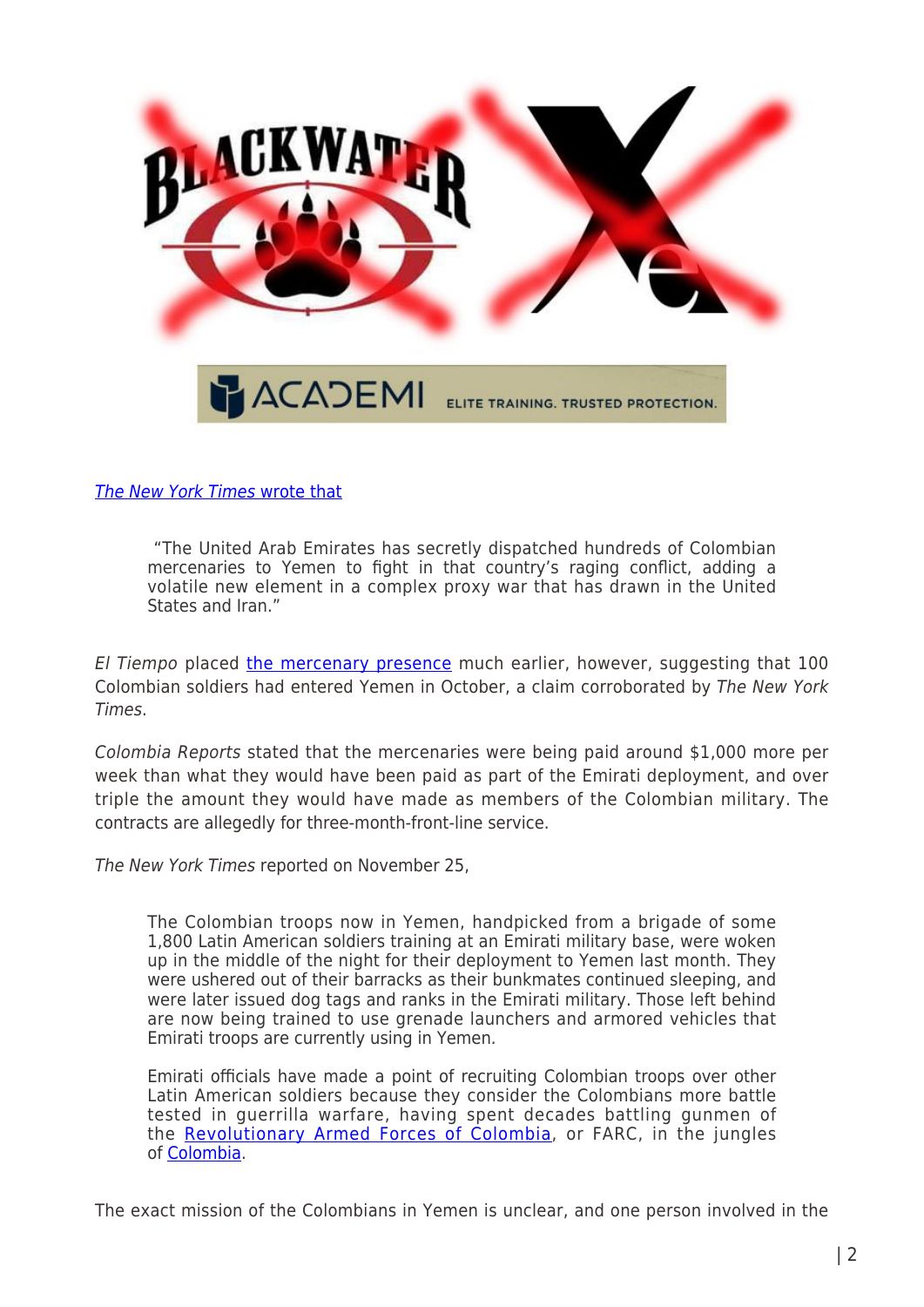project said it could be weeks before they saw regular combat. They join hundreds of Sudanese soldiers whom Saudi Arabia has recruited to fight there as part of the coalition.

In addition, a recent United Nations report cited claims that some 400 Eritrean troops might be embedded with the Emirati soldiers in Yemen — something that, if true, could violate a United Nations resolution restricting Eritrean military activities.

The United States has also been participating in the Saudi-led campaign in Yemen, providing logistical support, including airborne refueling, to the nations conducting the airstrikes. The Pentagon has sent a team to Saudi Arabia to provide targeting intelligence to the coalition militaries regularly used for the airstrikes.

The New York Times also reports that, interestingly enough, the training program and the use of Colombian and other third world mercenaries by Gulf State countries has been taking place since as far back as 2010. The article states,

Hundreds of Colombian troops have been trained in the Emirates since the project began in 2010 — so many that the Colombian government once tried to broker an agreement with Emirati officials to stanch the flow headed to the Persian Gulf. Representatives from the two governments met, but an agreement was never signed.

Most of the recruiting of former troops in Colombia is done by Global Enterprises, a Colombian company run by a former special operations commander named Oscar Garcia Batte. Mr. Batte is also co-commander of the brigade of Colombian troops in the Emirates, and is part of the force now deployed in Yemen.

It should also be noted that Blackwater, [or at least Erik Prince](http://www.nytimes.com/2011/05/15/world/middleeast/15prince.html), was involved in setting up the program early on, although the firm currently denies ties to the program in 2015. Foreign media outlets obviously disagree on the level to which Blackwater and/or Prince's firm are involved in the program. That the foreign fighters are mercenaries, however, is beyond doubt.

According to Al-Masdar's Yemen correspondent, Tony Toh, another piece of the puzzle has now been provided in regards to the mission and methodology of the Saudi-Blackwater cooperation. Toh states [that](https://www.almasdarnews.com/article/mercenary-group-yemen-identified/) [Al-Masirah News](https://www.almasdarnews.com/article/mercenary-group-yemen-identified/), a Yemeni news organization, has revealed that Reflex Responses Management Consultancy LLC is the company doing the actual hiring of mercenaries from Blackwater to fight in Yemen.

RRMC LLC is an Emirati-owned company that specializes in hiring foreign mercenaries and fighters for the UAE's military.

According to the Yemeni news source, Major General 'Issa Seif Mohammad Al-Mazrawi, an Emirati officer, is the individual most heavily involved in the deployment of these mercenaries. Al-Masirahalso reports that a contract worth \$529 million was signed between RRMC and the UAE government in March, 2015, around the beginning of the Yemeni crisis.

It is clear that the Saudis and the Emirates are grasping at any straws within their reach in order to shore up their faltering military campaign in Yemen and make up for the weakness of their own military forces that have repeatedly demonstrated that the GCC countries are nothing but paper tigers.